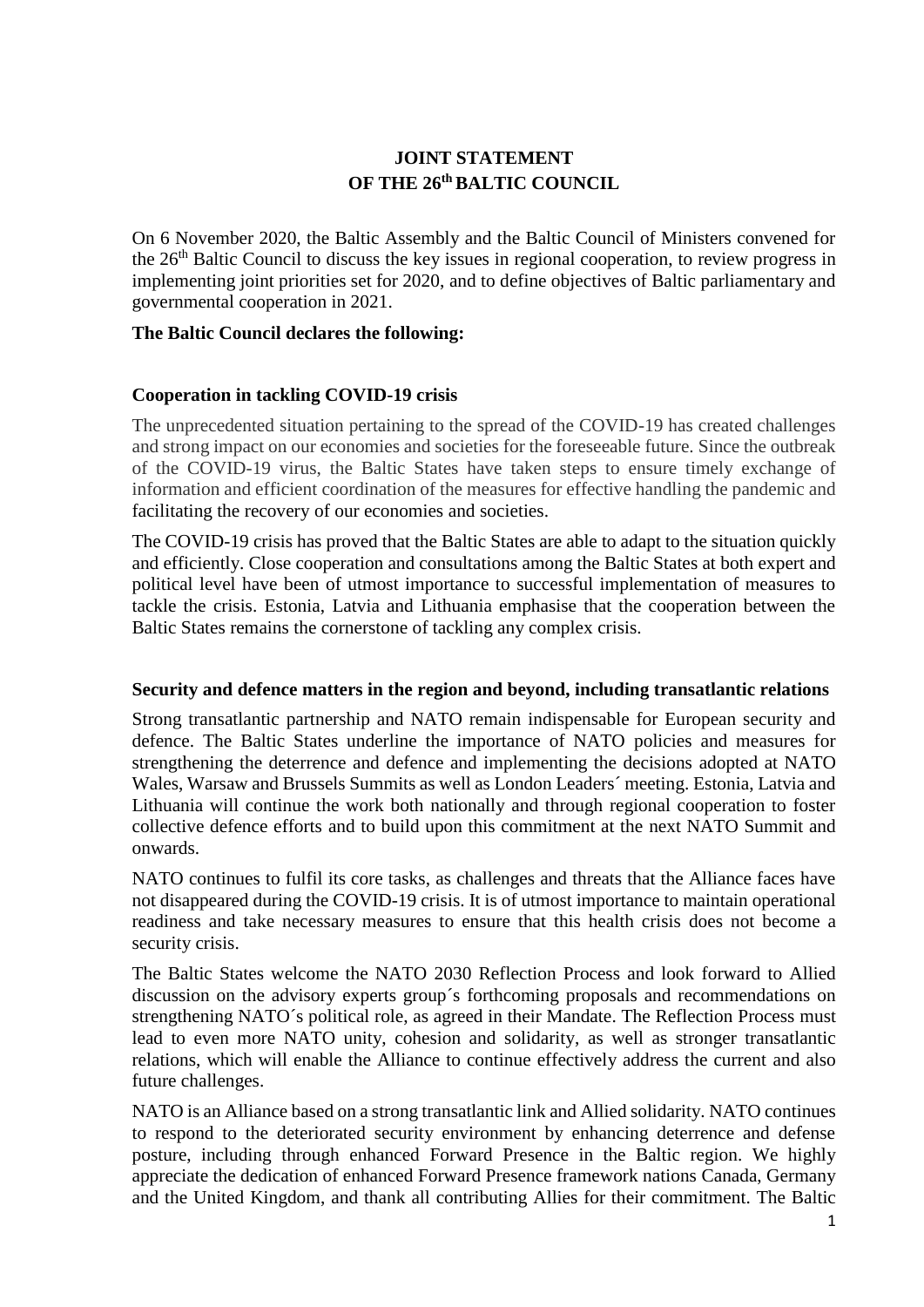States also welcome and support the US military presence in the region. As Russia continues to increase its military presence, including anti-access/area denial build-up, and introduces additional capabilities in close vicinity to the Baltic States, it is important to maintain and enhance Allied presence in land, air and maritime domains. Allies have suspended all practical civilian and military cooperation between NATO and Russia, while remaining open to political dialogue. The Baltic States will work towards adapting and strengthening NATO´s deterrence and defence posture in our region, focusing on advance planning, NATO´s enhanced Forward Presence, exercises, and air defence in the region. We underline the need to ensure and demonstrate rapid and viable Allied and NATO´s reinforcement in the Baltic States. Full implementation of NATO´ Readiness Initiative is crucial to enhance NATO´s ability to act swiftly and efficiently. The Baltic States remain committed to spending at least 2 percent of GDP on defence.

The Baltic States have taken measures to achieve better coordination and synchronization of national defence and capability development plans. Enhancing military interoperability through regular national and multinational military exercises remains an important priority. In 2020, a Baltic combined battalion level military unit BALTFOR stands ready to participate in NATO Response Force (NRF).

Since 1 January 2020 the Baltic Air Surveillance Network and Control System (BALTNET) is operational in its new configuration, featuring three separate national Control and Reporting Centres in Estonia, Latvia and Lithuania. The new structure enables each Baltic State to take over the responsibility for the Baltic airspace control, thus reducing vulnerability and boosting the overall security of the Baltic States´ airspace.

Headquarters Multinational Division North-East in Elblag, Poland, fully operational since December 2018, and Headquarters Multinational Division North in Ādaži, Latvia, established in 2019 and on its path to reaching initial operational capability, play an important role in NATO collective defence efforts, significantly improving regional Command and Control (C2).

The Baltic States welcome discussions on the Strategic Compass with a view to enhance cooperation both within the EU and with our partners. We continue to actively contribute to the EU security and defence cooperation and make use of the EU defence initiatives such as Permanent Structured Cooperation and the European Defence Fund and support participation of our non-EU allies in these initiatives. Cooperation between the Baltic States, NATO Allies and EU Member States in conducting and supporting civilian and military missions and operations in the wider European neighbourhood should be used to empower these states to provide for their own internal security, including by strengthening the rule of law. In this regard, maximum synergies between such missions and operations should be sought on the ground with the view of achieving a lasting impact.

The Baltic States support a close and coordinated cooperation between the EU and NATO, especially in the areas of enhancing military mobility, cyber defence, coherent and interoperable capability development, and parallel and coordinated exercises.

The Baltic States will continue supporting effective and verifiable arms control, disarmament and non-proliferation that contributes to international security and stability. We note with regret that existing international instruments in this field are still being challenged by Russia´s violations, selective implementation and refusal to enter into meaningful dialogue. We urge Russia to fully comply with its international arms control commitments, including returning to full compliance within the Treaty on Open Skies and the CFE Treaty. We continue to support the modernization of the Vienna Document, which is important for trust, predictability and security in the Euro-Atlantic area. We also call on Russia and China to engage meaningfully and in good faith in negotiations on strategic arms control that corresponds to the security environment.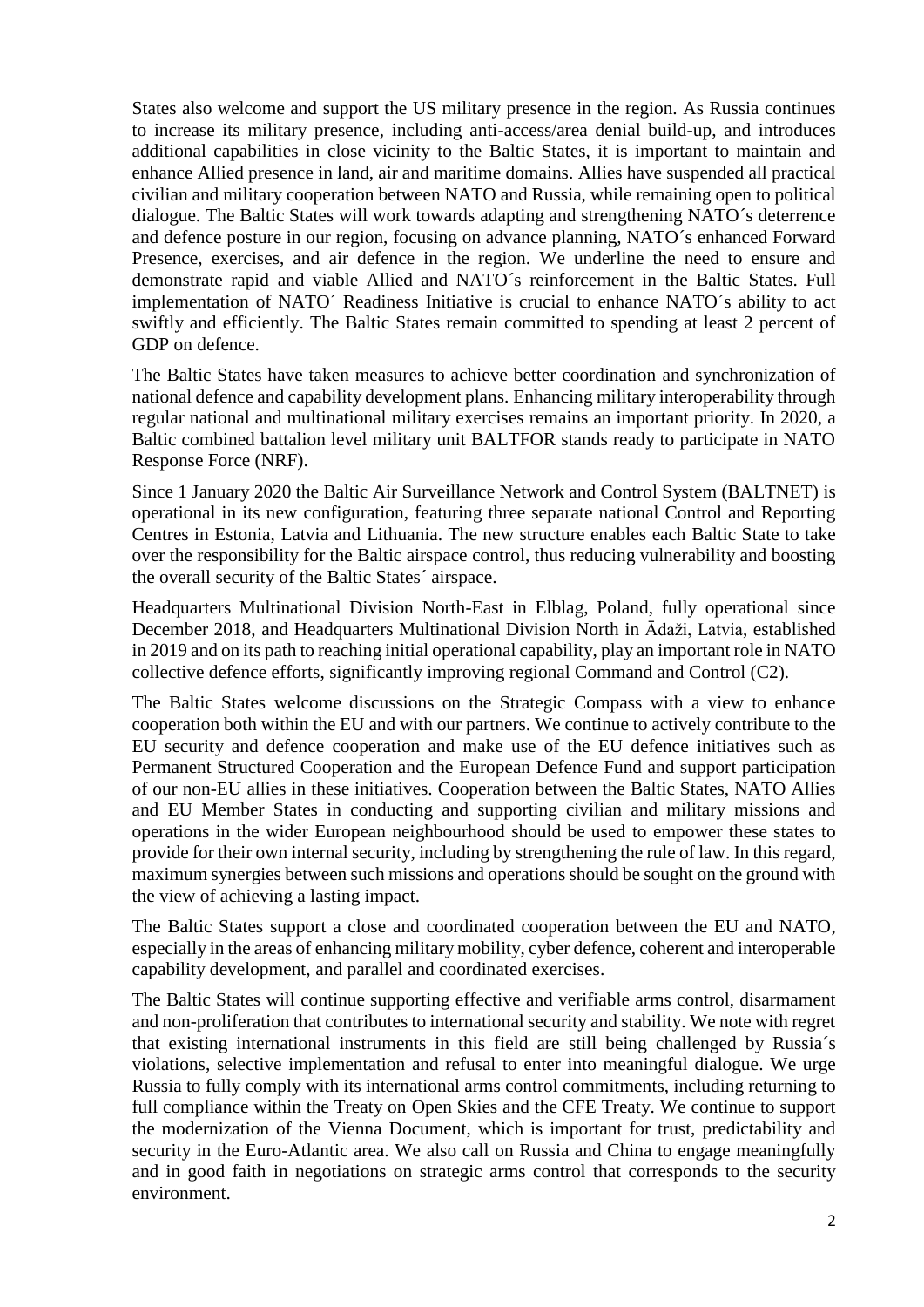The Baltic States express strong concern about Russia´s attempts to systematically undermine the international rules-based order by aggressive conventional military and hybrid acts. We call the international community to maintain unity and vigilance, to respond firmly to any provocative activities carried out by Russia and to support territorial integrity of Ukraine and Georgia, which are direct targets of Russian aggression. Restrictive measures against Russia for its ongoing aggression in Ukraine must be continued until the sovereignty and territorial integrity of Ukraine within its internationally recognized borders are fully restored.

NATO has to remain committed to open door policy and implementation of 2008 NATO Bucharest Summit decision.

We condemn the poisoning of the Russia´s opposition leader Alexei Navalny with an advanced chemical nerve agent of the Novichok group and call for an impartial and international investigation that would include the experts of the OPCW. We urge Russia to cooperate and provide an account how the nerve agent came to be used in the poisoning of Alexei Navalny. We reiterate that any use of chemical weapons is a grave breach of international law and cannot be tolerated.

The Baltic States reconfirm their opposition to the geopolitical Nord Stream 2 project which does not serve EU energy policy objectives and threatens the EU´s energy security and undermines transatlantic relations.

The Baltic States have declared the 9 August 2020 Presidential elections in Belarus as neither free nor fair. We are impressed by the courage of the people of Belarus, who continue to demonstrate peacefully for democracy and for their fundamental rights despite the brutal repressions by the authorities. Alexander Lukashenko lacks any democratic legitimacy and should respect the will of the people of Belarus. The Baltic States fully support calls for new, free and fair presidential elections in line with international standards and under the auspices of the OSCE/ODIHR.

The Baltic States strongly condemn violence by the Belarusian authorities against peaceful protesters. We call on the authorities to release immediately and unconditionally all arbitrarily detained persons, including political prisoners and representatives of the media. We demand an end to the persecution of persons engaged in the pro-democracy movement, independent media and representatives of civil society, including the members of the Coordination Council, as well as full investigation of all human rights violations and abuses. We also call on Belarus to refrain from Internet shutdowns and guarantee media freedom.

The EU´s sanctions against senior officials, including Alexander Lukashenko, responsible for the fraudulent nature of the presidential elections and the violent crackdown on peaceful protests will be under our constant review, in line with the EU´s gradual approach.

## **Countering hybrid and cyber threats**

The outbreak of COVID-19 has clearly showed that multi-faceted nature of threats, the challenges we face have global impact and might increase security risks in the era of global interdependency. Moreover, the COVID-19 crisis has highlighted that strong transatlantic cooperation and interactions between the likeminded countries as well as systematic and defined strategic communication efforts are crucial in countering hybrid and cyber threats.

The Baltic States welcome the increased cooperation between the EU and NATO in these emerging areas and advocate for further developments. While some of the concerted military, political and economic actions, and disinformation campaigns make the hybrid and cyber threats increasingly relevant, the joint response capabilities are improving. In July 2020, the EU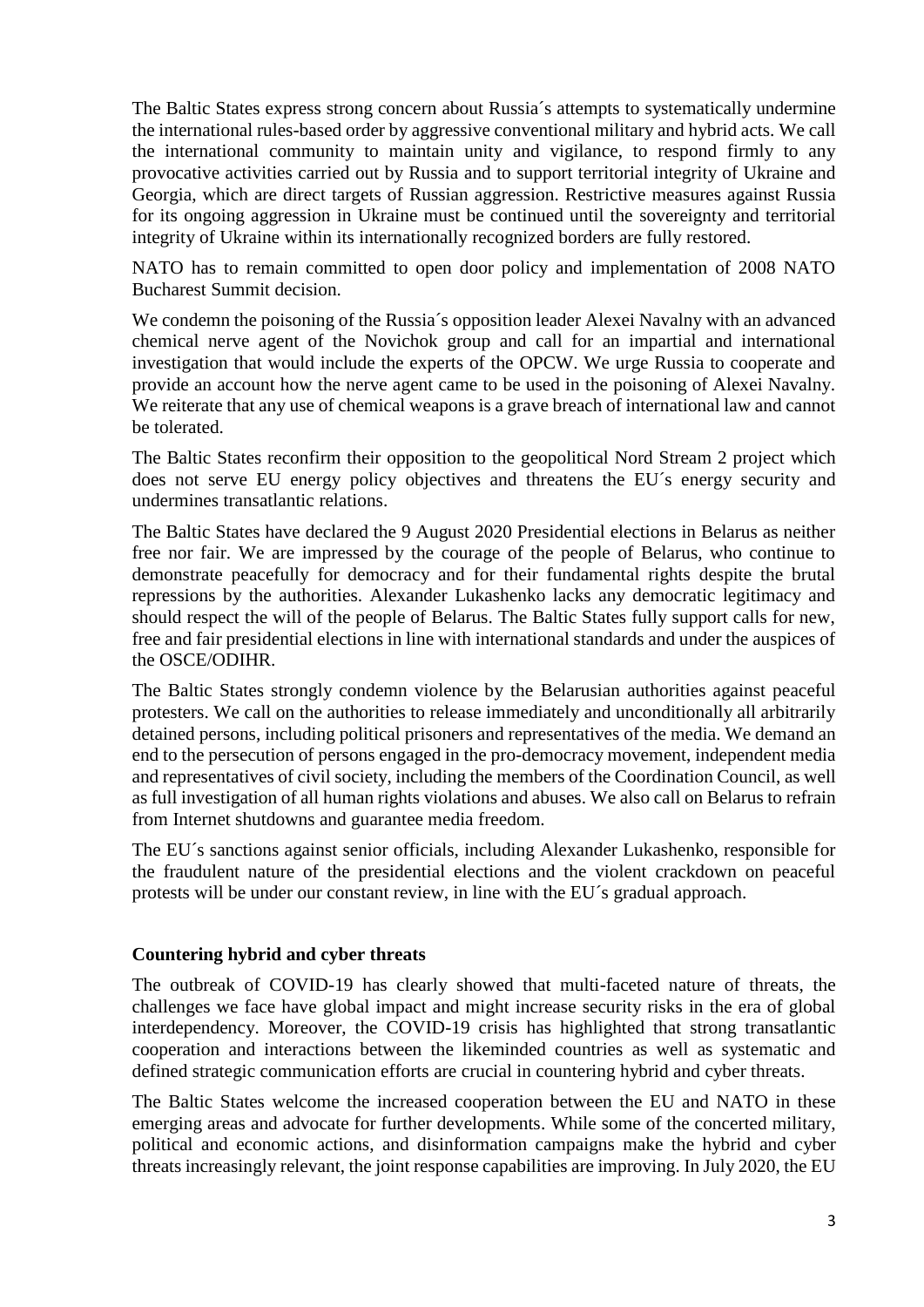implemented its first ever cyber sanctions regime against cyber operations originating from outside of the EU.

We recognise the need to continue to work in all key sectors that would improve our situational awareness, address vulnerabilities by enhancing resilience and developing response measures to prevent, counter and deter hybrid and cyber-attacks.

Disinformation does not know state borders. Its landscape is expanding and new actors are emerging. That calls for even greater cooperation among allies.

This year we have seen a number of attempts on behalf of Russia to manipulate history, especially concerning the onset of the Second World War, its course and aftermath. We strongly condemn these activities – for our countries the end of the Second World War brought decades of Soviet occupation.

Furthermore, the EU, its neighbours and partners face increasingly assertive disinformation campaigns, influence operations and electoral interference by foreign states. We strongly support the EU´s efforts to strengthen its capabilities in tackling disinformation, such as the successful work of EEAS Stratcom Task Forces. These teams should be further strengthened and supported. We should also seize the opportunity provided by the forthcoming European Democracy Action Plan and by the Digital Service Act for protecting our democracies in such areas as integrity of elections, media freedom and media pluralism and addressing disinformation. Both of these initiatives will propose steps to tackle disinformation and strengthen the resilience of our democracies.

Exchange of information on hybrid and cyber threats is in our collective interest. We should continue utilising the expertise of the Centres of Excellence, including the NATO Cooperative Cyber Defence Centre of Excellence in Tallinn, the NATO Strategic Communication Centre of Excellence in Riga, the NATO Energy Security Centre of Excellence in Vilnius, and the European Centre of Excellence for Countering Hybrid Threats in Helsinki.

The Baltic States express strong support of EU´s and NATO´s commitment to continue close and mutually reinforcing cooperation with all relevant partner countries, in particular in the EU neighbourhood, on enhancing resilience and countering hybrid and cyber threats.

### **Connectivity, including regional gas and electricity market**

To ensure the Baltic gas market integration and strengthen energy independence, welldeveloped infrastructure has a key role, therefore, we strongly welcome Balticconnector (FIN-EE) and GIPL (PL-LT) gas interconnection projects. The Baltic States believe that both projects will strengthen security of supply of the region, bring new possibilities for market participants in the whole region, improve liquidity and create opportunities for renewable energy use (biomethane).

We shall continue the ongoing work for the creation of the Regional gas market as well as continue the efforts in developing mutually acceptable cooperation terms towards a united Finnish and Baltic functioning joint gas market. In the common gas market, interconnection tariffs within the single entry-exit system will be eliminated, ensuring free flow of natural gas and biomethane within the single entry-exit tariff area and better utilisation of gas infrastructure, therefore, avoiding overinvestment.

Bearing in mind the competitiveness of the gas sector in the future, we endorse the work on detailed analysis of possible scenarios for decarbonization of the Regional gas market.

We stress the need to continue work on the enhancement of interconnections between the three Baltic States, including the introduction of reverse flow capacity on Latvian-Estonian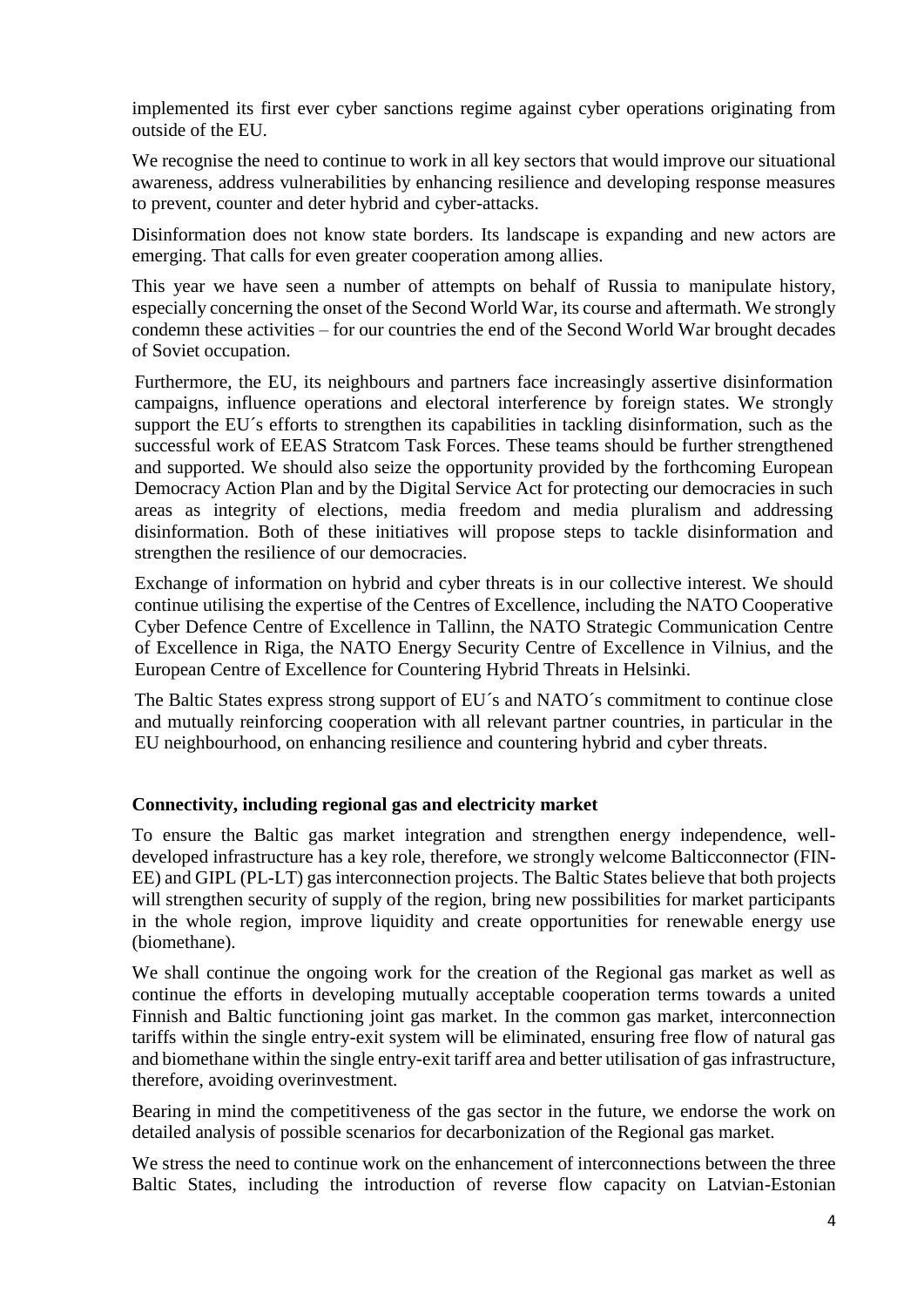interconnection and the expansion of the Latvian-Lithuanian gas interconnection, to ensure continuous work of functioning and well-integrated gas market.

The situation regarding the common electricity market in the Baltic States has changed significantly in recent years, driven by initiatives taken by policy makers in the EU, the Baltic States and Scandinavian countries. We stress that an important issue in this process was the creation and development of capacity guaranteeing reliable electricity supply and adequate electricity network infrastructure. We are pleased to acknowledge that electricity interconnections have already been built with both the continental European energy system and Scandinavia, and the work in this direction will continue.

In the scope of functioning of the EU internal energy market and the achievement of the Energy Union objectives, the synchronization of the Baltic States´ electricity grid with the continental European system is one of the most important projects to be completed.

We welcome the Connection Agreement and the Catalogue of Measures that came into force on 27 May 2019 as well as the Political Roadmap on implementing the synchronization of the Baltic States´ electricity networks with the continental European network via Poland that was signed within the European Council held on 20-21 June 2019. These political commitments of all parties, together with the EU Member States´ decision of 1 October 2020 to allocate funding from CEF to Baltic Synchronisation Project demonstrate the readiness and support to complete the synchronization project by 2025 at the latest and find solutions to ensure the financing for the project.

The Baltic States also share the view that it is necessary to ensure a level playing field for the EU electricity producers in order to remain competitive in relation to third country producers, whereas, electricity import from third countries applying lower safety and environmental standards, undermines the competitiveness of the EU producers.

We reconfirm the Baltic States' agreement to cease electricity imports from Belarus and taking into account that Belarus nuclear power plant became operational, stress the importance to continue the work of the Committee of Senior Energy Officials with close assistance of the European Commission on common measures, which would effectively prevent access of Belarusian electricity into the Baltic States electricity market while providing transparency and predictability for market participants.

### **Nuclear and environmental safety**

Being aware that environmental and nuclear safety in the EU neighbourhood is an integral part of the European Union´s foreign policy, the Baltic States resolve to further promote the implementation of the highest international nuclear and environmental safety requirements for nuclear facilities in the EU neighbourhood.

Estonia, Latvia and Lithuania condemn hasty commissioning of the Belarussian nuclear power plant in Ostrovets without the implementation of all international environmental and nuclear safety recommendations. We urge Belarus to comply with the highest international environmental and safety standards and implement the EU stress tests recommendations without delay. In this regard, Estonia, Latvia and Lithuania underline the importance of the cooperation between Belarus and European Nuclear Safety Regulators Group (ENSREG) in the stress test process, including a formal review and monitoring of the implementation of the Belarus´ National Action Plan by ENSREG. We also urge Belarus to align the power start up of the Belarusian NPP with stress tests process and its progress. We reiterate that this is a crucial exercise to ensure nuclear and environmental safety in the Baltic region and the whole EU.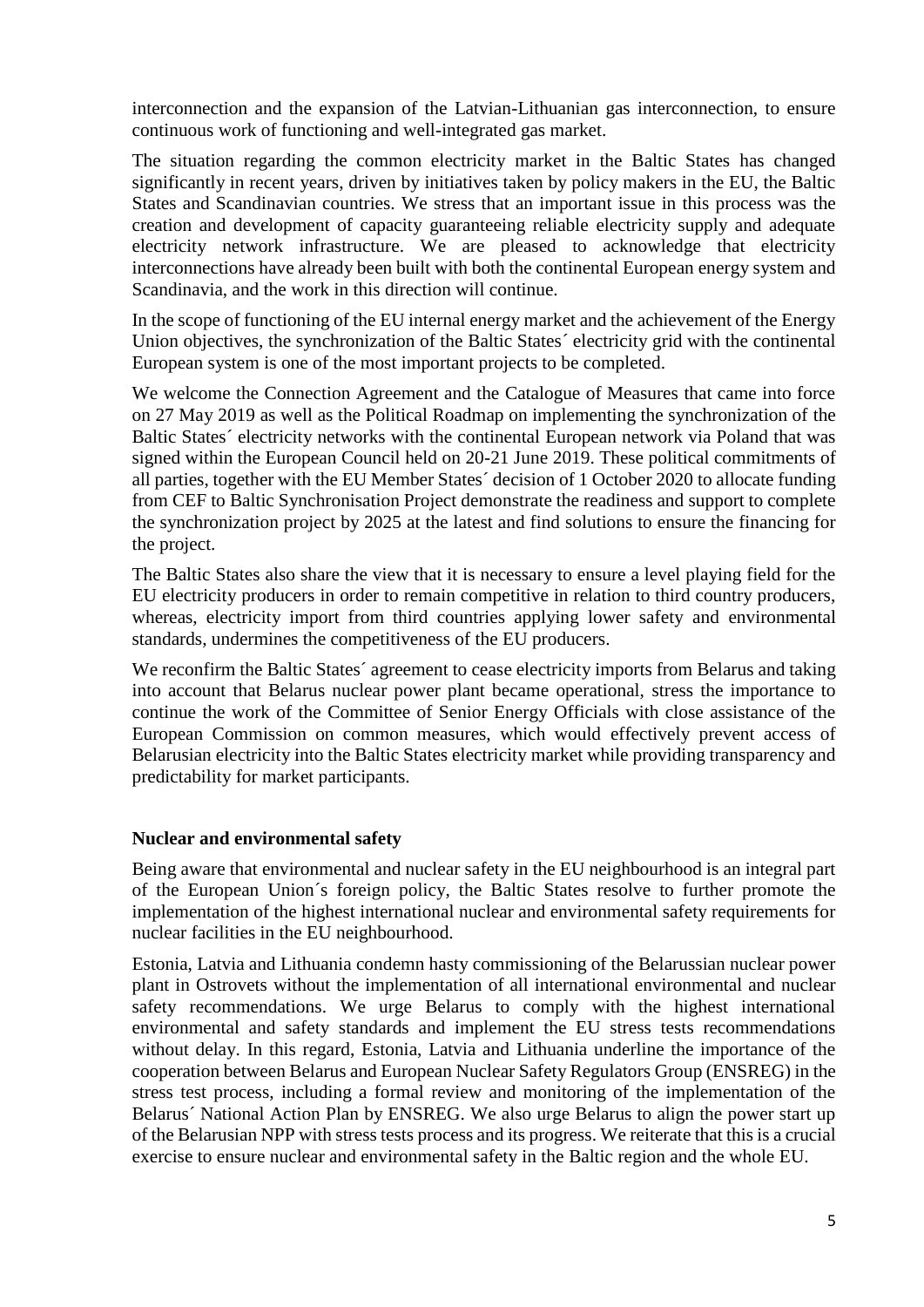### **Development of transport infrastructure and digital agenda**

We recognize that Rail Baltica project has made significant progress in all three Baltic States. Implementation of the project is in progress, the key infrastructure objects and the main line of Rail Baltica are being designed, the construction has started and will pick up full speed during 2021. We note that the project is visible and highly welcomed in all Baltic States. As for the rest of Europe, rejuvenation of railways, supported by large scale investments into "green transport" elements aim for the largest possible shift from road traffic to the railway. We acknowledge that implementation of Rail Baltica project signifies our common goal to strengthen the position of railways as leaders of greener, safer and reliable transport solutions for all Europe. Rail Baltica will contribute to the EU, regional and national transport, cohesion, environment and innovation policies, as well as to the objectives of the European Green Course and military mobility.

In order to speed up the implementation of Rail Baltica project it is first and foremost necessary to efficiently and effectively use the EU and national funds already committed to the project in cooperation between our states. The Baltic States as owners of the project and the built infrastructure, main beneficiaries of the fast railway connection, have identified methods to accelerate implementation of design and construction of the railway, considering the task given by the Prime Ministers of the Baltic States to responsible ministries. These have to be put into practice.

Notwithstanding the changes in Rail Baltica implementation structure, Rail Baltica remains above all a joint project of the Baltic States, to be implemented according to common standards and an established implementation timetable serving as the necessary means to complete the construction of an interoperable cross-border railway infrastructure by 2026. This is a shared goal of the Baltic States, which we will continue to work on together.

We maintain and reinforce the regional and European importance of development of the rail connections on the North Sea Baltic corridor together with Finland and Poland as well as with the support of the European Parliament and the European Commission.

Stable and predictable financing is vital to complete the agreed rail connection and enable its economic use. Preliminary indicative budget allocations for CEF in 2021-2027 MFF show strong support for the completion of missing major cross-border railway links between cohesion countries. We reinstate that within the development of the TEN-T network it is a common objective of the Baltic States together with our partners to secure the necessary financing for completing Rail Baltica in 2021-2027 MFF. We acknowledge that we must speed up the delivery of the project, ensure sufficient means of financing to complete the planned actions in a timely manner and invite the responsible institutions and officials to strengthen cooperation aimed at achieving this objective.

We acknowledge the decision of the Baltic States to designate the infrastructure managers of Rail Baltica infrastructure, who shall, in cooperation, pursue further the development of the Rail Baltica infrastructure management model which is conceptually defined as having the objective to provide equal, non-discriminatory and easy access to infrastructure to railway undertakings, customers and other third parties. We are looking forward to its results as we deem it necessary to provide a workable and optimal solution based on coordinated functions for pricing, charging, capacity allocation, safety and traffic management, with emphasis on common charging scheme with shared definitions, common capacity allocation framework with harmonized rules and methodology, common network statement, enhanced cooperation of national regulatory bodies and safety authorities and a seamless railway traffic link with Poland.

Our common goal is to attract operators and users to the new railway, resulting in reduction of transport related emissions and sufficient feasibility of Rail Baltica. In order to achieve that, the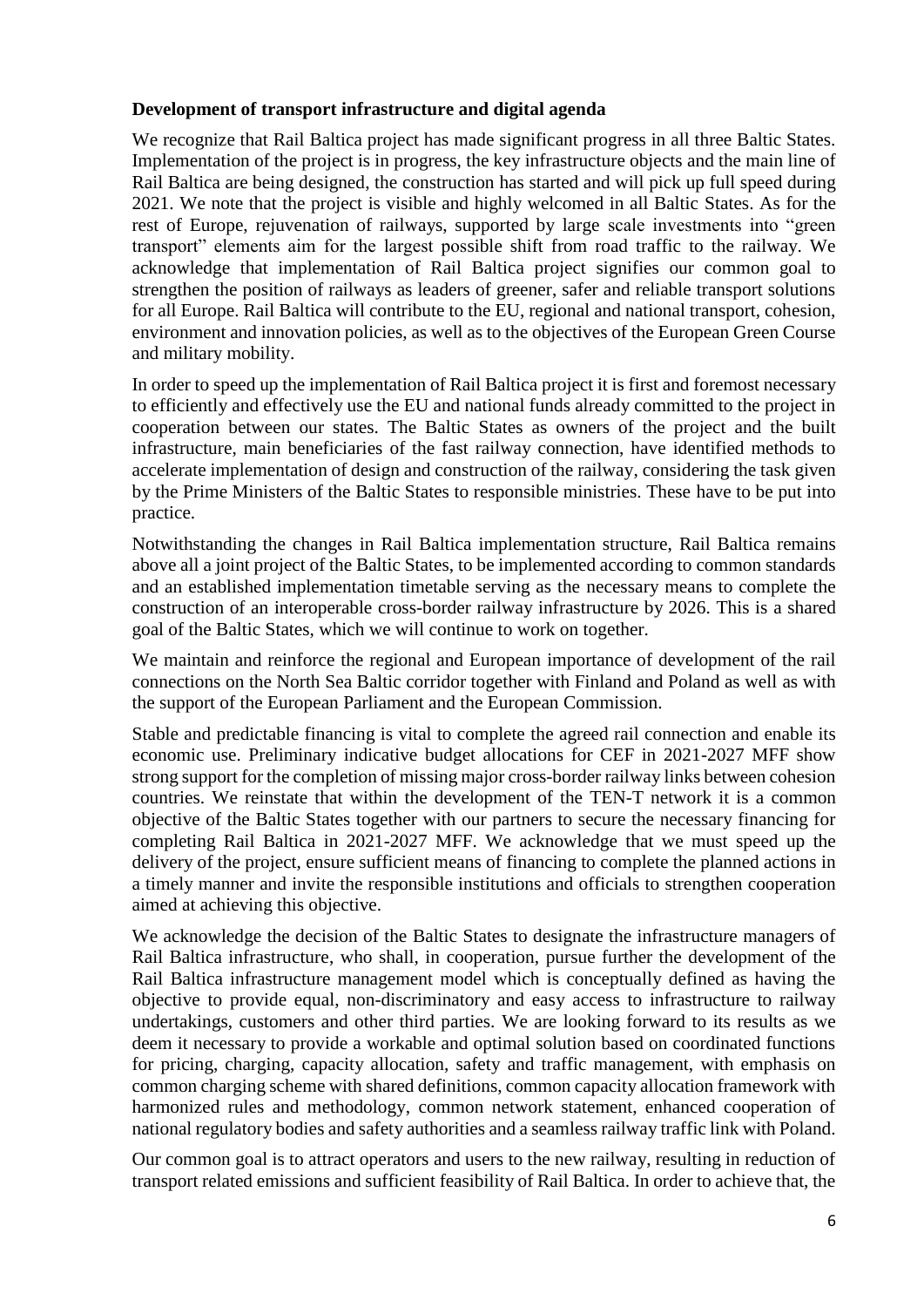administrative burden for operators must be curtailed and alignment of decisions of the responsible institutions ensured. We regard the decision to appoint the respective Rail Baltica infrastructure managers a welcome development of Rail Baltica project achieved.

For continuing progress of Rail Baltica project, we urge the competent national entities to step up efforts focusing on sustainability and socio-economic viability of the new railway connection, alignment with priorities of the common EU and national security policy.

Although strategically planned over the past decades, flagship infrastructure projects such as Rail Baltica will help us to overcome the possible economic downturn posed by the COVID-19 outbreak.

We welcome the signing of the Memorandum of Intent on Cooperation in Developing 5G Connectivity and Connected Automated Mobility in the North Sea-Baltic Corridor in September 2020 between the Baltic States and Poland, and the objective to further develop 5G connectivity. The Memorandum welcomes the activity of the intergovernmental Task Force, launched on 7 March 2019 in Riga, with confirmed determination and task to engage in a structured dialogue making continuous and timely progress towards achieving the goal of deploying 5G/Connected and Automated Mobility in the North Sea-Baltic corridor.

Secure, sufficient and trustful digital interoperability is one of the issues to be considered, regarding digital connectivity in compliance with the Baltic States´ ambitious projects, such as Rail Baltica and 5G connected automated mobility in the North Sea-Baltic corridor. In conjunction to 2021-2027 MFF, Europe should consider these issues as a vital part of Europe´s milestones for the nearest future. In this regard, we fully share the EU Council Conclusions of 1-2 October 2020. Also, the EU Council Conclusions on shaping Europe´s digital future adopted in June 2020 stress the importance of counteracting the spread of disinformation related to 5G networks.

### **Common interests in European Union**

Estonia, Latvia and Lithuania emphasize the importance of reaching an agreement between the EU institutions on 2021-2027 MFF and the plan for European recovery "Next Generation EU" on the basis of the European Council conclusions of 21 July 2020 with the objective to enable the rapid implementation. We stress that this is necessary in order to jointly recover from the COVID-19 crisis and thrive towards EU´s future development. The MFF as well as the "Next Generation EU" are essential tools to facilitate the green and digital transition, strengthen resilience in parallel to the competitiveness, productivity, connectivity and convergence objectives. For this purpose, the legal acts necessary for the implementation of the EU programmes and including, in particular, of the Recovery and Resilience Facility need to be approved and enforced without delay.

The Baltic States support the overall EU coordinated response to COVID-19 crisis and further strengthening coordination at the EU level, in particular in developing and distributing the vaccine. We emphasize the importance of global efforts to ensure equitable access to the vaccine.

The COVID-19 outbreak also showed that the EU has to strengthen its resilience. In order to foster economic prosperity we deem it necessary to continue with efforts in building a wellfunctioning single market, including services market without barriers. To facilitate growth of cross-border business, a European digital identity framework should be developed. The Baltic States stand ready to further cooperation.

The Eastern Partnership has proved to be an efficient and dynamic framework for European reforms, democratic transformation of societies and has contributed to closer ties between the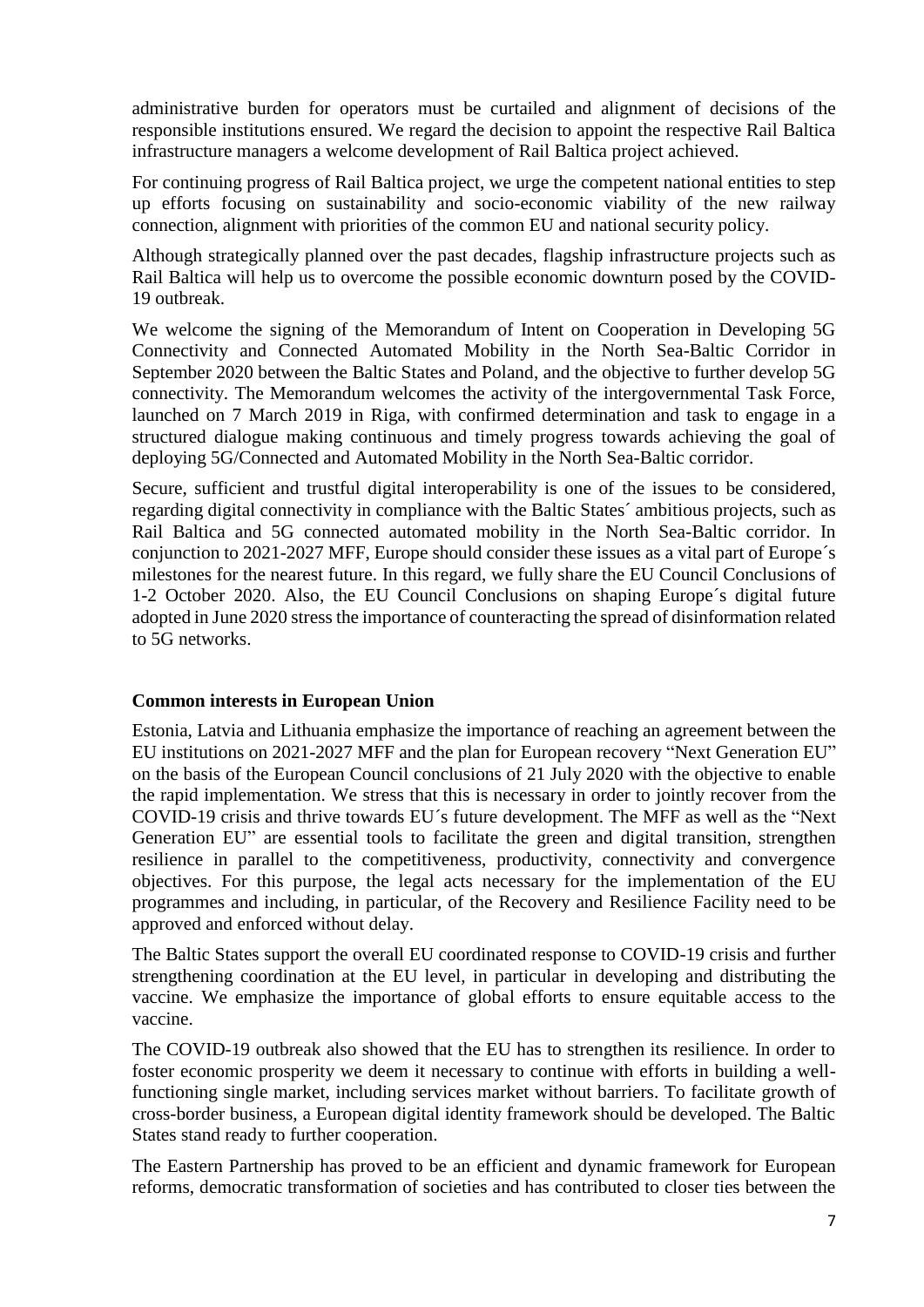Eastern Partnership countries and the EU. The Eastern Partnership remains one of the foreign policy priorities of the Baltic States - for economic integration and political association of Eastern Partners with the EU as well as promoting democracy, continuation of reforms, security, stability and prosperity in the European neighbourhood – and we reconfirm our strong support for the Eastern Partnership policy. We commit to continue to provide our support to the Eastern Partnership countries in enhancing reforms and economic development through the efficient use of political dialogue, practical cooperation and financial instruments.

We reaffirm the strategic importance of the Eastern Partnership, and look forward to the 6th Eastern Partnership Summit in 2021, which is expected to endorse long-term policy objectives and the next generation of post-2020 deliverables on the basis of these objectives. We agree that post-2020 Eastern Partnership policy must be strategic and motivation driven. Therefore we will jointly seek to secure a new set of long-term objectives, foreseeing strengthening of resilience, deeper sectorial integration, and increased motivation for European reforms by the prospect of gradual integration into the EU internal market. We will seek these objectives to envisage enhanced political dialogues and dedicated assistance for deeper integration with the Eastern Partnership countries that have expressed their willingness to move closer to the EU and have made the necessary progress in implementing reforms. Our common goal is to have such aspirations secured in the Joint declaration of the upcoming Eastern Partnership Summit in 2021.

We stress the importance of solidarity at the time of the COVID-19 crisis, including the EU's substantial support to address the impact of the outbreak in the Eastern Partnership region.

The Eastern Partnership countries are a focal point of Russia´s disinformation and influence operations. The EU needs to do more to help countries and societies in the region build the resilience to Russia´s destabilising influence. The EU should therefore further prioritise supporting independent pluralistic media in the Eastern Partnership countries.

We reiterate our support for the EU Global Human Rights Sanctions Regime. Ending impunity of minions of oppressive regimes will be an important step to support democracy and long-term stability worldwide.

## **Climate change and environmental issues**

The Baltic States welcome that Green transition forms a central part for economic recovery from the current COVID-19 crisis. Estonia, Latvia and Lithuania express strong support for regional cooperation between the countries to maintain a clean environment, mitigate and adapt to climate change, including reducing the release of pollutants and garbage into the Baltic Sea and also looking for further possibilities to increase the share of renewables. The Baltic States call for adequate instruments, incentives, support and investments to ensure a cost-effective, just, as well as socially balanced and fair implementation of climate targets, taking into account different national circumstances. The Baltic States stand ready to increase our cooperation in green recovery efforts as those policies will remain crucial in the future.

The Baltic States welcome the European Commission´s 2030 Climate Target Plan as a solid foundation for a decision on raised ambition this year. The Baltic States are fully committed to achieving a climate neutral European Union by 2050. At the same time, it is important to take into account the specificities of different EU Member States and regions.

#### **Cooperation in education, research, culture and health care**

The Baltic States are working towards closer co-operation with Nordic and Baltic Sea Region countries in the fields of research and innovation in different frameworks such as Horizon 2020,